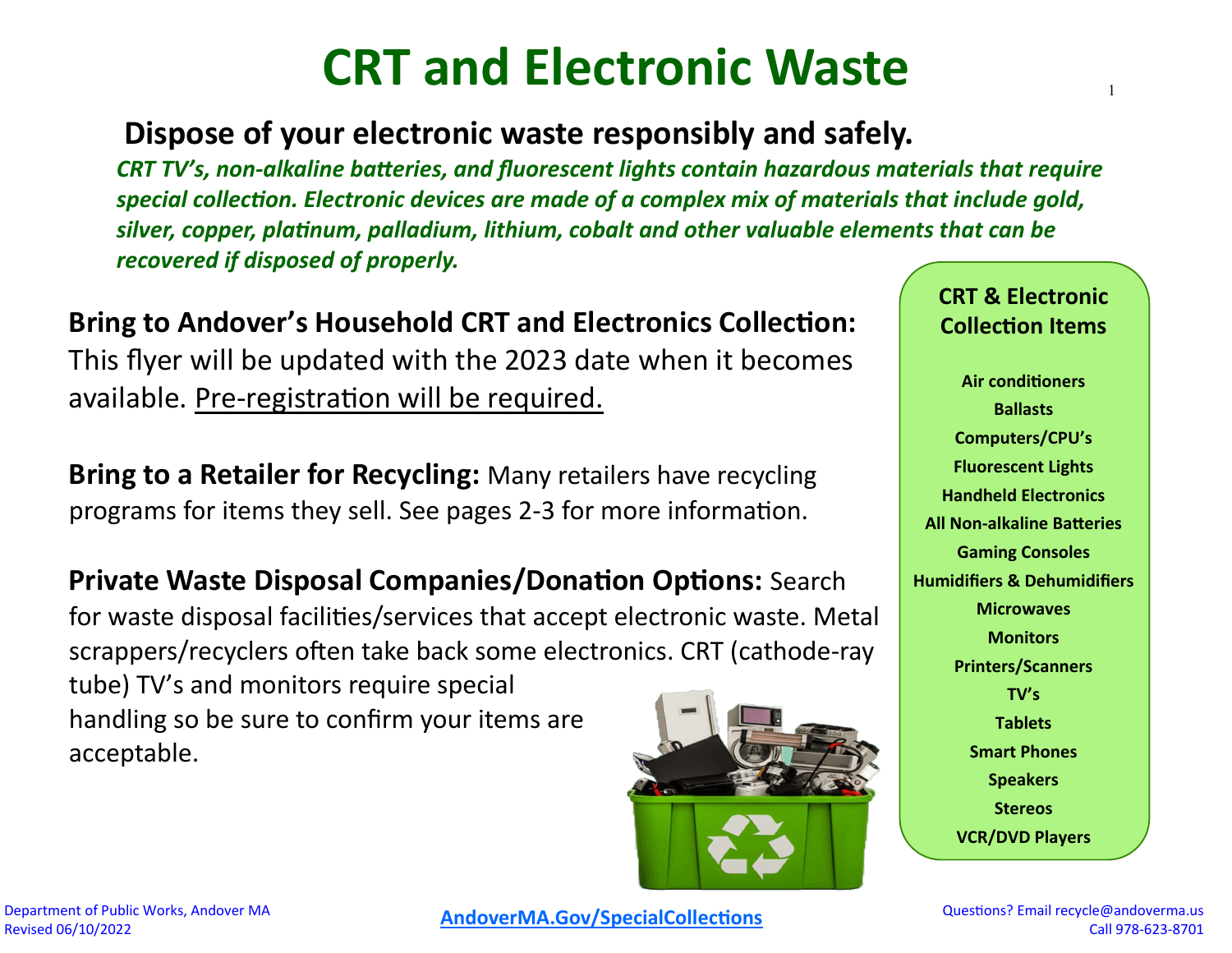#### **Retailer Recycling Programs**

Many retailers have recycling programs for items they sell. The companies listed below have in-store recycling options for many of their electronics. Contact a local store for participation and pricing.

*More information can be found on retailers' websites.*

- **[Batteries + Bulbs](https://www.batteriesplus.com/t/recycling)** batteries, light bulbs, and small electronics
- **[Spicket River Electronics](https://spicketriver.com/sell-us-your-device/)** (Lawrence, MA) electronics, batteries, light bulbs, scrap metal, medical equipment
- **[Castaway Technologies](https://castawaytech.com/services/e-waste-recycling/)** (Lawrence, MA) all electronic waste including TVs
- **[Staples](https://www.staples.com/sbd/cre/marketing/sustainability-center/recycling-services/electronics/)** office electronics and equipment
- **[Best Buy](https://www.bestbuy.com/site/services/recycling/pcmcat149900050025.c?id=pcmcat149900050025)** electronics, printers, computers and accessories, vacuum cleaners, most TVs\* \**see website for size restrictions*
- **[Office Depot](https://business.officedepot.com/a/content/prelogin/recycling-solutions/)** everyday office items (ink and toner cartridges, batteries, light bulbs and technology)
- **[Home Depot](https://www.homedepot.com/c/what_to_toss_HT_BG_KI)** batteries, fluorescent lights at participating locations
- **Lowe's** batteries, CFL light bulbs at participating locations

#### **Metal Scrappers**

*The following metal scrappers accept ferrous and non-ferrous metals. Please see their websites for more information or contact for specific items.*

- **[Windfield Alloy](https://windfieldalloy.com/metals-recycling/overview/)** (Lawrence, MA) electronics, appliances (white goods)
- **[Anestis Metals](https://www.anestismetal.com/whatwebuy.html)** (Lawrence, MA) appliances (white goods), anything that contains metal, no circuit boards

*The Town of Andover does not make recommendations for any companies or organizations listed on this page. The list is solely a resource for the residents and is subject to change without notice.*